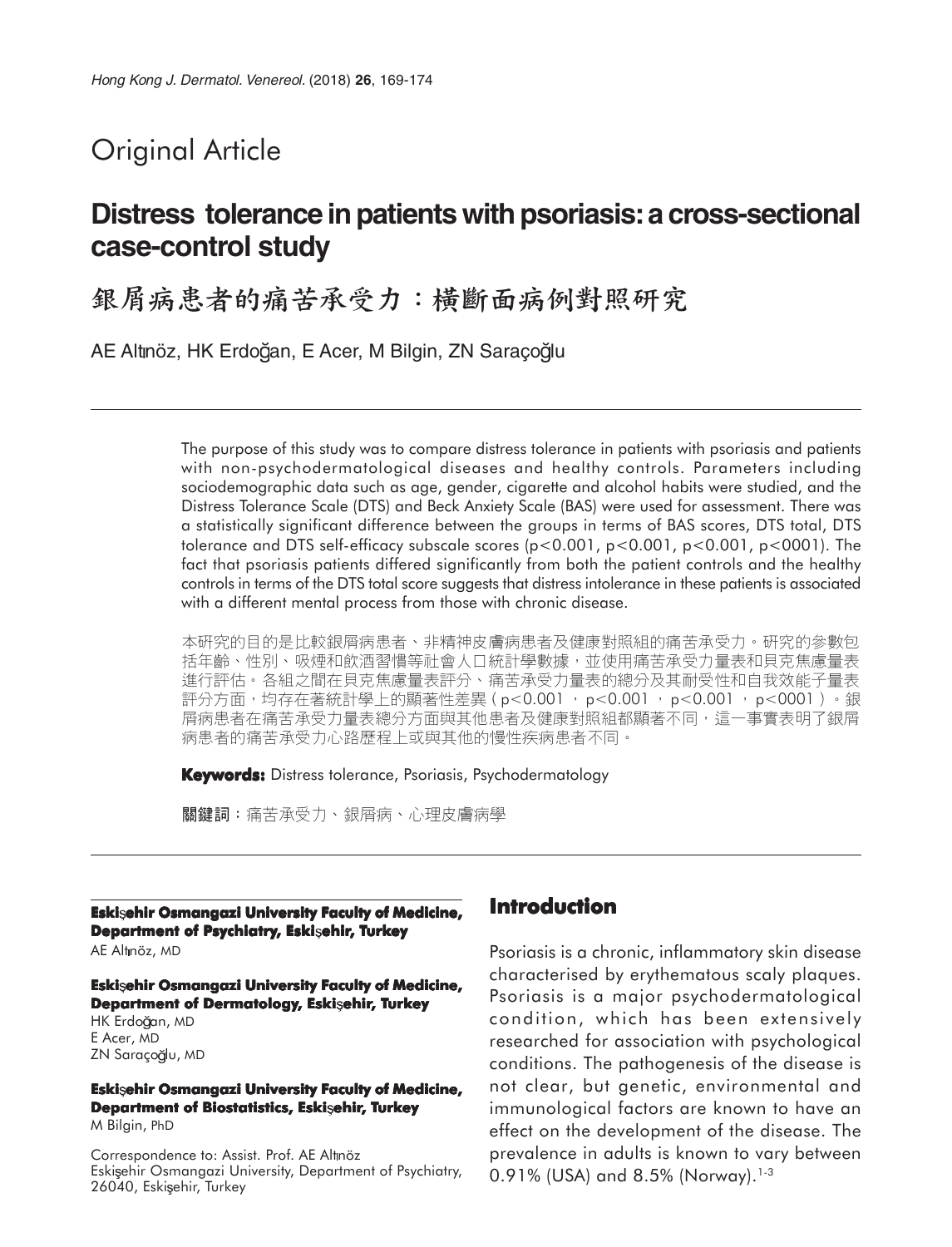Psoriasis is associated with significant morbidity and mortality, and can have a psychological and social as well as physical impact. Even without severe illness patients may complain about the negative effects on the quality of life. In patients with mild psoriasis in whom the quality of life is substantially affected, rapid improvement in the quality of life has been demonstrated with systemic treatment as the first treatment option.4 In addition, many psychiatric comorbidities such as anxiety, depression, sexual disorders, sleep disturbances and substance abuse related to psoriasis have been reported.5,6 Like most other skin diseases, psoriasis has been associated with many psychiatric symptoms and disorders, and this relationship is mutual. Disruption of the epidermal barrier, increased neuropeptides and inflammatory cytokines in psoriasis leads to chronic itching and psychological stress.5,7,8 Besides, current studies from our country highlighted decreased self esteem, increased levels of anger, and self-stigmatisation in patients with psoriasis.9,10

In the literature, there are studies on depression and anxiety in patients with psoriasis. A study on patients with psoriasis carried out in our country showed that levels of depression and anxiety are high in these patients and there is a correlation between the severity of psoriasis and anxiety.<sup>7</sup> A recent review has reported that 7-48% of patients with psoriasis reported anxiety.<sup>6</sup>

Distress tolerance (DT) is defined as the ability of a person to withstand negative emotional states.<sup>11</sup> Low DT individuals are more likely to overreact to stress and distress, and it is known that these individuals exhibit weak ability to cope with difficulties and as a result, they try to avoid negative feelings by using strategies to alleviate negative emotions quickly. Although studies on the relationship between DT and anxiety disorders are relatively new, low DT individuals are thought to be more susceptible to anxiety problems because of the perception that anxiety symptoms are overwhelming and uncontrollable.<sup>11,12</sup>

The purpose of this study is to determine distress tolerance of patients with psoriasis and to compare these patients both with individuals with nonpsychodermatological diseases and with healthy controls in terms of DT. The hypothesis of this study is that psoriasis patients exhibit higher anxiety levels than healthy controls and those with and non-psychodermatological skin disease, and lower DT levels.

#### **Material and methods**

This study included 73 patients from our dermatology clinic with plaque type psoriasis in addition to a control group of 50 healthy volunteers and 42 patients with dermatological diseases without psychodermatological characteristics (tinea pedis, herpes labialis, etc.). Patients with psychiatric diseases and diseases that affected the central nervous system were excluded from the study. A form that included sociodemographic data, medical background and family history was filled out by patients. All patients were examined by a specialist in dermatology and Psoriasis Area Severity Index (PASI) values were calculated.

The Beck Anxiety Scale (BAS) is a self-reporting scale developed to evaluate the severity of anxiety.<sup>13</sup> Validity and reliability studies were carried out.<sup>14</sup> It is composed of 21 items scored between 0 and 3. Higher BAS scores indicate higher levels of anxiety.

The Distress Tolerance Scale (DTS) was developed by Simons and Gaher and consists of 16 items based on self-reporting.<sup>11</sup> The items are evaluated according to Likert-type scale ranging from 1 to 5. The options in this scale range from 5 (Strongly disagree) to 1 (Strongly agree). High scores indicate an ability to withstand difficulties. DTS was introduced into Turkish by Sargin et al. and includes three subscales by psychometric characteristics:

- i. Tolerance to emotional distress (DTS Tolerance)
- ii. Subjective evaluation of the distress and awareness (DTS Self-Efficacy)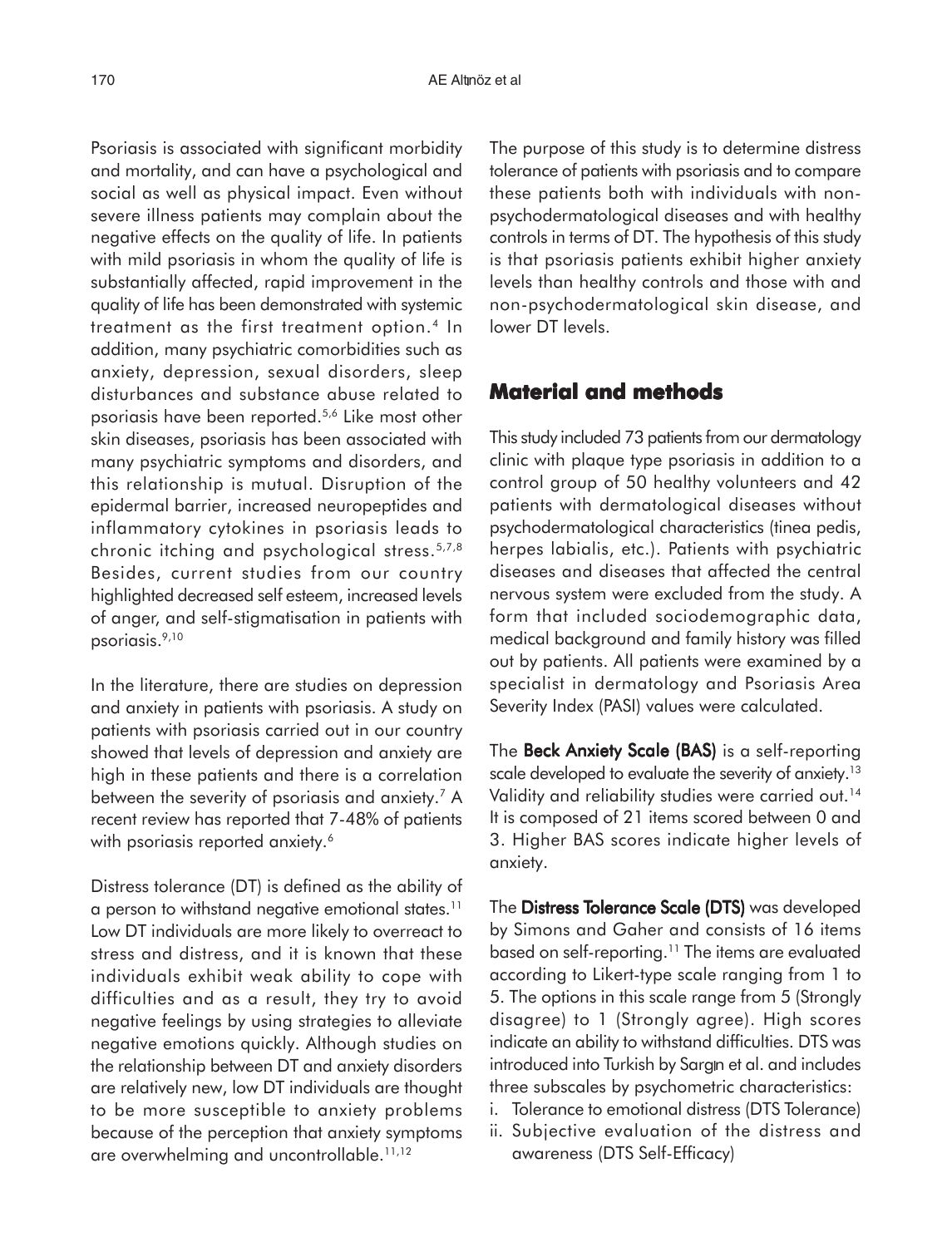iii. Regulation efforts to reduce distress (DTS Regulation).15

### **Statistical analysis**

Continuous data were expressed as mean ± standard deviation. Categorical data were defined as frequency and percentage. The Shapiro-Wilk test was used to determine whether the distribution was Normal or not. The Kruskal Wallis H test was used to identify the differences between BAS and DTS scores of the three groups. The Spearman Correlation test was used to determine the direction and magnitude of the relationship between scale scores. A probability value of p<0.05 was considered significant. The analyses were carried out using IBM SPSS Statistics 21.0 software.

#### **Results**

This study included 73 patients with plaque-type psoriasis (44.2%) in addition to 50 healthy volunteers as controls (30.3%) and 42 patients with dermatological diseases without psychodermatological characteristics (25.5%). Ninety (54.5%) participants were female. There were 42 (57.5%) females in the psoriasis group, 26 (52.0%) in healthy controls, and 22 (52.4%) in the control group of patients. There was no significant difference between the groups in terms of gender  $(X^2: 0.473 \text{ p} = 0.789)$ .

The mean age of the groups was determined as 42.4±11.4 years for the psoriasis group, 40.1±10.8 years for the healthy controls and 37.9±13.9 years for the patient control group and no significant difference was found between the groups  $(p=0.124)$ . Data for the psoriasis group are summarised in Table 1.

Significant differences were found between the three groups in terms of Beck Anxiety Scale total score  $(p<0.001)$ , DTS total score  $(p<0.001)$ , DTS tolerance subscale (p<0.001) and DTS selfefficacy subscale scores (p<0.001). The scale scores of the groups are detailed in Table 2.

There was no statistically significant correlation between duration of illness and disease severity and DTS and BAS scores in psoriasis group (p>0.05) (Table 3).

#### **Discussion**

The relationship between mental states and skin diseases has been researched for many years. The embryological origin of both the brain and the skin is ectoderm as often emphasised when explaining this relationship.<sup>16</sup> It has been emphasised in the literature that the mental state as well as the clinical features should be considered assessing patients with skin disease.17 Psoriasis is a psychodermatological disease and falls into the group of diseases that are affected by stress according to Koo and Lee's classification.<sup>18</sup> Although the relationship between psoriasis and psychiatric signs and symptoms has been investigated so far, to our knowledge, this is the

**Table 1.** Sociodemographic and disease-related information of the psoriasis group

|                             |     | n                   | ℅    |
|-----------------------------|-----|---------------------|------|
| Joint Involvement           | No  | 62                  | 84.9 |
|                             | Yes | 11                  | 15.1 |
| History of local treatment  | Yes | 73                  | 100  |
| History of systemic         | Nο  | 25                  | 34.2 |
| treatment                   | Yes | 48                  | 65.8 |
| History of local treatment  | Nο  | 14                  | 19.2 |
|                             | Yes | 59                  | 80.8 |
| History of systemic         | Nο  | 13                  | 17.8 |
| treatment                   | Yes | 60                  | 82.2 |
|                             |     | Mean $\pm$ Standard |      |
|                             |     | Deviation           |      |
| Age                         |     | $42.4 \pm 11.4$     |      |
| Duration of disease (years) |     | 13.8±10.2           |      |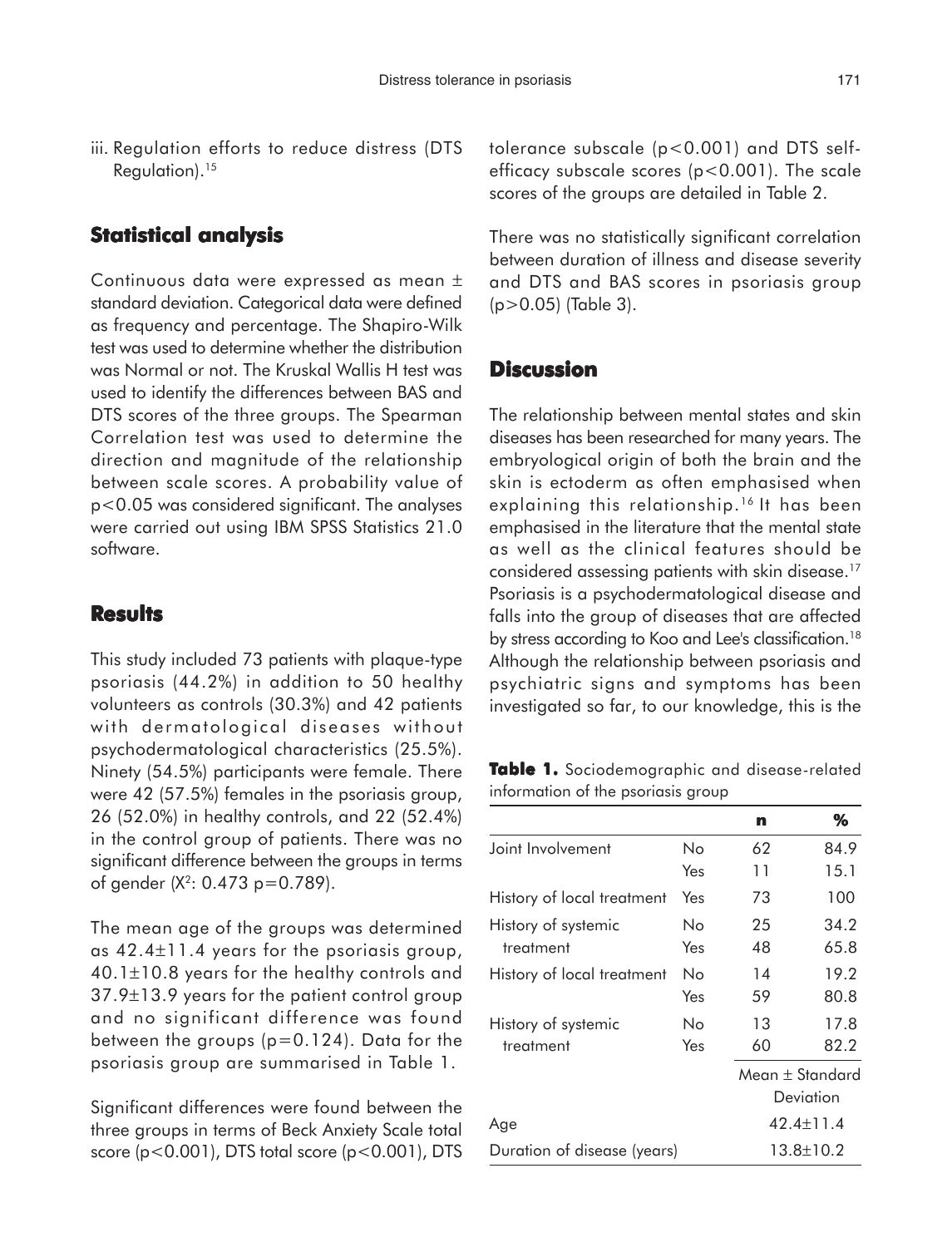first study in the literature that demonstrate the lack of DT in patients with psoriasis. Anxiety and depression scores have been found to be higher in patients with psoriasis compared to healthy controls with more frequent negative affect, unexpressed anger and intense alexithymia.19 A fairly recent research has shown that psoriasis patients with severe disease are more likely to suffer from emotional regulation particularly in terms of flexibility and accommodation.20 Intolerance to distress has been associated with many mental symptoms, notably with anxiety. Several psychiatric symptoms, particularly, symptoms of anxiety, may be associated with insufficient distress tolerance in psoriasis. Further studies are needed in this area.

Distress tolerance, which is defined as the ability of an individual to experience and endure negative emotional states, has been associated with a number of behaviours including rushing in traffic.21 Distress tolerance has been investigated in many psychiatric disorders. Impaired tolerance to distress has been reported to be considerably correlated with the signs of panic disorder, obsessive compulsive disorder, and generalised and social anxiety, $12$  and plays a role in the aetiology of bulimia, $22$  as well as being associated with early relapse in nicotine addiction,<sup>23</sup> and has been associated with alcohol and marijuana abuse in depressive young adults.24 Unfortunately, the literature on how medical illnesses are affected by distress tolerance is very limited. The results of

|                  | <b>Psoriasis (1)</b> | Non-psychodermatological         | <b>Healthy</b>         | $p^*$   | <b>Multiple</b>      |
|------------------|----------------------|----------------------------------|------------------------|---------|----------------------|
|                  |                      | <b>Disease Control Group (2)</b> | <b>Controls (3)</b>    |         | <b>Comparison; p</b> |
| BAS-t            | $11.56 \pm 9.51$     | $13.38 \pm 11.11$                | $6.53 \pm 7.06$        | < 0.001 | $1-3; 0.001$         |
|                  | 10.00 (4.00-15.00)   | 10.00 (4.75-21.25)               | 4.00 (2.00-9.00)       |         | $2-3$ ; < 0.001      |
| DTS-Total        | 48.03±10.86          | $57.74 + 9.84$                   | $61.03{\pm}9.98$       | < 0.001 | $1-2; 0.001$         |
|                  | 50.00 (40.00-55.00)  | 58.50 (52.00-66.00)              | 63.00 (54.00-70.00)    |         | $1-3$ ; $< 0.001$    |
| <b>DTS</b>       | $29.07 + 7.26$       | $35.54\pm 6.84$                  | $37.34 \pm 6.44$       | < 0.001 | $1-2; 0.001$         |
| <b>Tolerance</b> | 29.00 (23.50-34.00)  | 36.00 (31.00-41.00)              | 39.00 (33.00-42.00)    |         | $1-3$ ; < 0.001      |
| <b>DTS</b>       | $0.99 \pm 1.46$      | $1.24 \pm 1.82$                  | $0.54 \pm 0.82$        | 0.201   |                      |
| Regulation       | $0.00(0.00-2.00)$    | $0.00$ $(0.00 - 2.00)$           | $0.00$ $(0.00 - 1.00)$ |         |                      |
| <b>DTS</b>       | 10.59±2.57           | 12.20±1.96                       | $12.63 \pm 1.57$       | < 0.001 | $1-2; 0.001$         |
| Self-Efficacy    | 11.00 (9.00-12.00)   | 12.00 (11.00-14.00)              | 13.00 (11.00-14.00)    |         | $1-3$ ; $< 0.001$    |

#### **Table 2.** Comparison of psychometric values between groups

\*Kruskal Wallis H Test, DTS: Distress Tolerance Scale, BAS-t: Total Score of Beck Anxiety Scale

| <b>Spearman Correlation (r; p)</b> |              |              |                      |                       |                          |  |  |  |
|------------------------------------|--------------|--------------|----------------------|-----------------------|--------------------------|--|--|--|
| $n = 73$                           | <b>BAS-t</b> | <b>DTS-T</b> | <b>DTS Tolerance</b> | <b>DTS Regulation</b> | <b>DTS Self-Efficacy</b> |  |  |  |
| Duration of illness                | 0.007        | $-0.006$     | $-0.005$             | $-0.122$              | $-0.150$                 |  |  |  |
|                                    | 0.953        | 0.961        | 0.967                | 0.304                 | 0.205                    |  |  |  |
| PASI                               | 0.036        | $-0.172$     | $-0.107$             | $-0.004$              | $-0.151$                 |  |  |  |
|                                    | 0.761        | 0.146        | 0.367                | 0.972                 | 0.203                    |  |  |  |

**Table 3.** Correlation of disease severity and duration of illness with psychometric values

\*Spearman Correlation Test, DTS: Distress Tolerance Scale, BAS-t: Total Score of Beck Anxiety Scale, PASI: Psoriasis Area Severity Index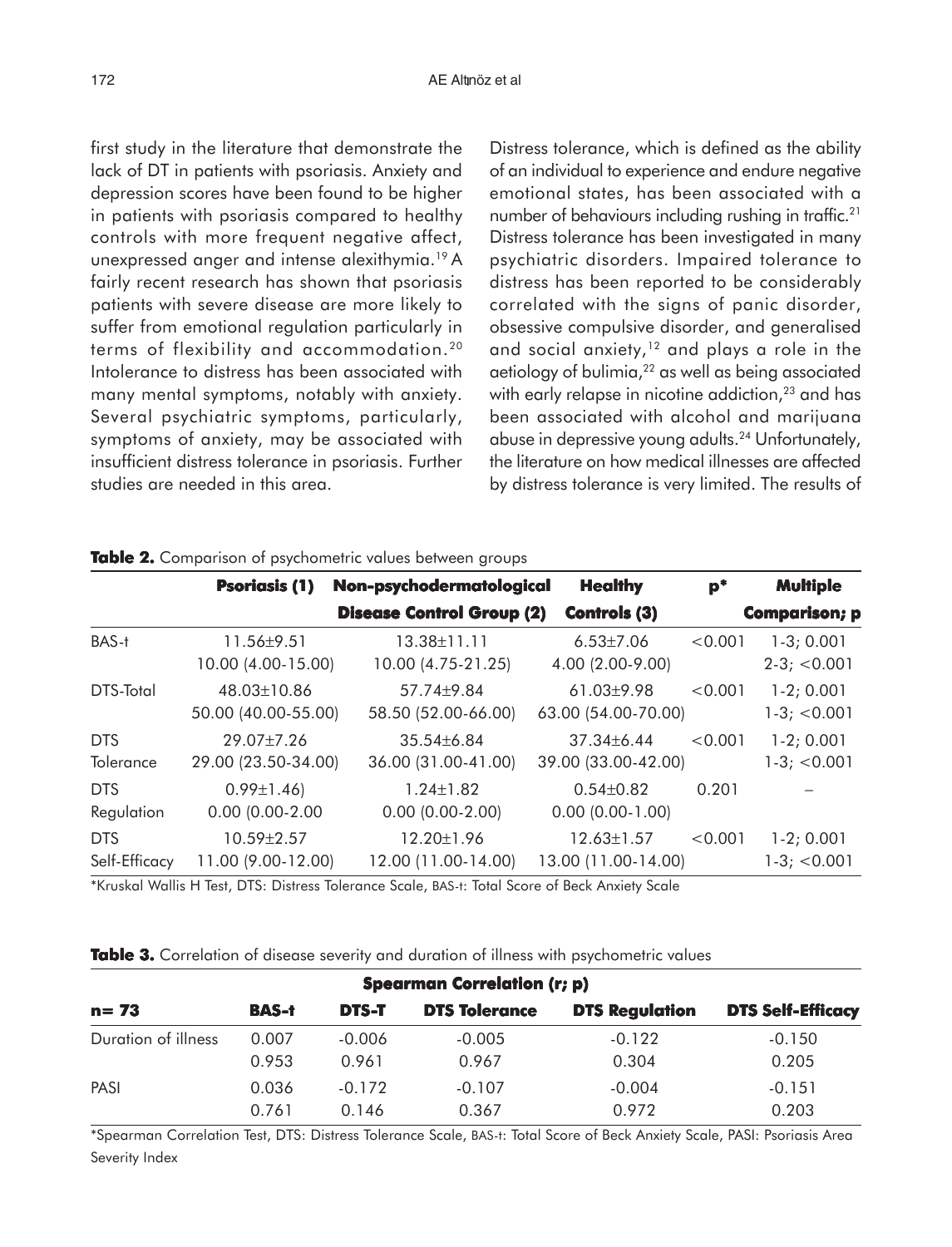a study investigating the relationship between the viral load as well as treatment compliance among HIV patients and distress tolerance showed that distress tolerance is significantly associated with treatment compliance and low viral load.25 To our knowledge, this is the first study on the level of distress tolerance in individuals with psychiatric disorders. It is not possible to explain the lack of distress tolerance in patients with psoriasis with the psychological burden of suffering from a disorder since the distress tolerance scores among psoriasis patients differed significantly from both healthy controls and patient control group. In this case, whether distress tolerance plays a role in the aetiology of psoriasis as a psychosomatic disease may be questioned. Due to the crosssectional design of the study, whether the lack of distress tolerance in patients with psoriasis is a cause or the result is unclear. Further studies are needed in this area.

Of the subscales of distress tolerance, a significantly decreased tolerance subscale in psoriasis patients indicates that patients with psoriasis cannot tolerate distress as well as healthy individuals, while a low self-efficacy subscale indicates that these patients perceive themselves as unable to withstand stressful conditions. This may increase the perceived intensity and severity of negative emotions leading to a vicious cycle in these patients.<sup>11</sup>

It has been reported that the psychological effect in psoriasis patients cannot simply be related to the severity, stage or the duration of the disease.<sup>19</sup> In our study, the inability to withstand the distress did not appear to correlate with disease duration and disease severity. This is in line with reports that the severity of illness does not correlate with quality of life.26

Distress tolerance is not defined by a single neurobiological process. It is related to a number of variables including the previous experiences of the individual as well as cognition, adaptation to the environment, and genetic features. All these indicate that distress tolerance is not unchangeable and might change with therapeutic intervention.27 The efficacy of cognitive behavioural interventions on insufficient distress tolerance has been demonstrated. A study investigating the effectiveness of awareness-based interventions on smoking cessation therapy has shown that awareness-based approaches to smoking cessation are effective by improving distress tolerance. 28 It has also been shown that individuals demonstrated a significant increase in coping abilities with stress after a short cognitive-behavioural program and that this increase was indeed more than two standard deviations in approximately one third of the participant.29 Rational-affective behavioural therapy also has been recommended for failure to tolerate distress.30 Overall, interventions by cognitive-behavioural techniques for the lack of distress tolerance can be expected to contribute to the treatment of psoriasis.

This study had a number of limitations. Important limitations include the collection of the data through questionnaires completed by the patients and enrollment at a single centre.

In conclusion, this was the first study of DT in patients with psoriasis. Although it is not possible to predict if impaired DT is the cause or the result of the disease in patients with psoriasis, it should be taken into account in the treatment of the disease.

### **Conflicts of interest Conflicts of**

The authors have no conflict of interests to disclose.

#### **Acknowledgement Acknowledgement**

The institutional review board approval was obtained for the study protocol. This article has not been published elsewhere and that it has not been submitted simultaneously for publication elsewhere.